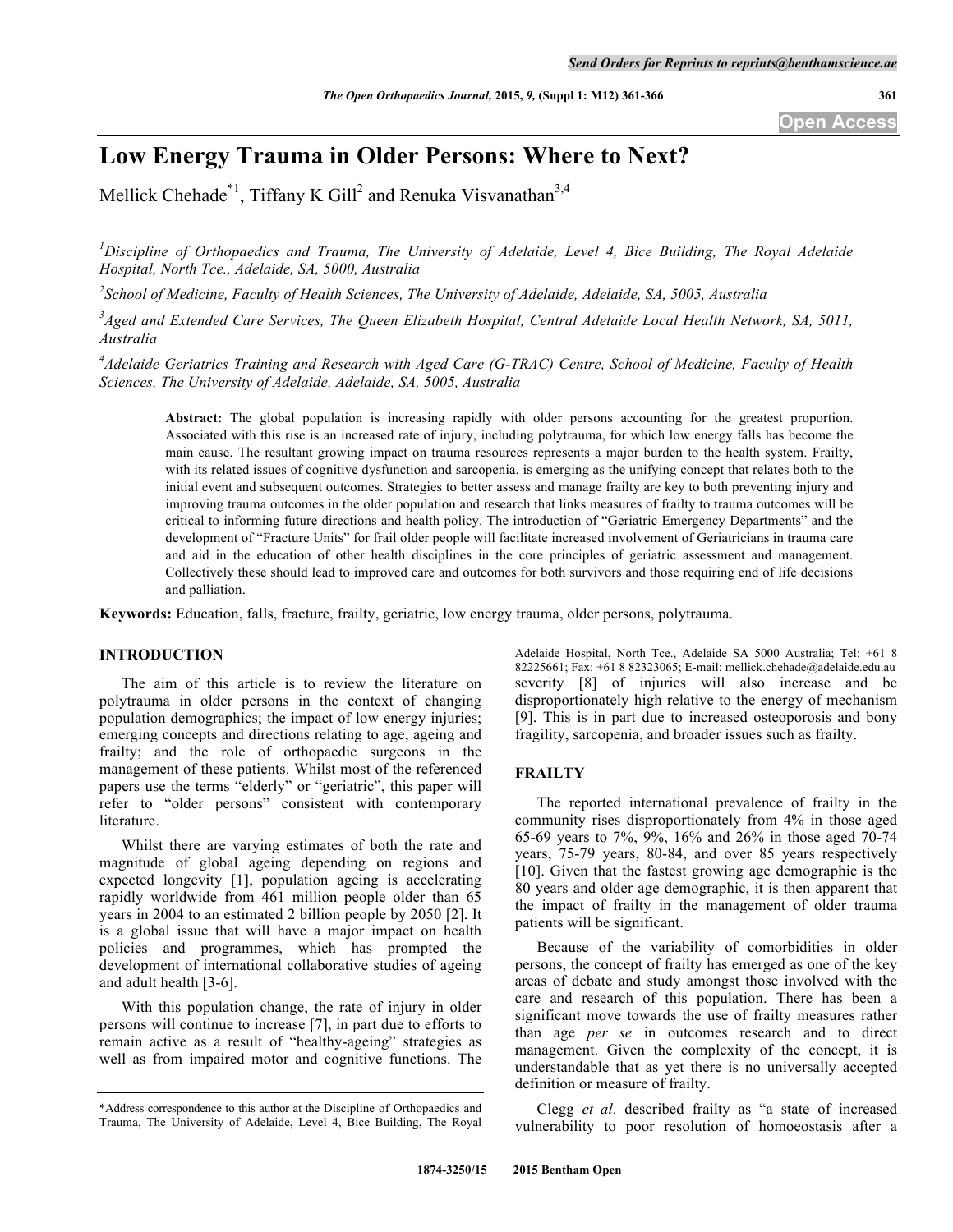stressor event, which increases the risk of adverse outcomes, including falls, delirium, and disability" [10], characteristics which are consistent with the many existing definitions of frailty [11]. There are two main operational models in use to define the problem of frailty, the *frail phenotype model* (proposed and validated by Fried and colleagues in the Cardiovascular Health Study) [12] and the *frailty index model*, which is based on a *deficit accumulation* (proposed and validated by Rockwood and colleagues in the Canadian Study of Health and Aging) [13].

The phenotypic model consists of five variables including:

- 1. "shrinking" / unintentional weight loss: > 10lbs in last year – associated with chronic under-nutrition and sarcopenia;
- 2. self-reported exhaustion: based on questions related to effort and motivation;
- 3. low energy expenditure: based on gender specific calculations of kilocalories that are  $\leq 20<sup>th</sup>$  percentile for reported physical activities using an abbreviated leisure time questionnaire;
- 4. slow walking speed: based on the average of 3 timed walks at normal pace over 15 feet and adjusted for gender and height (  $\geq$  7 seconds in males  $\leq$  173cm and females  $\leq$  159cm or  $\geq$  6 seconds in taller patients);
- 5. weakness: based on the average of 3 measured maximum grip strengths of the dominant hand using a handheld dynamometer that are  $\langle 20^{th}$  percentile based on tables adjusted for gender and body mass index (BMI).

Those with three or more features are considered frail and those with one or two features classified as pre-frail [12]. It can be seen from these questions that under-nutrition (variable 1) and sarcopenia (variable 4 and 5) are important contributors to the development of frailty.

In a study using a slight modification of this scale (scoring 4 to 5 features as "frail", 2 to 3 as "intermediately frail" and 0 to 1 as "non-frail"), a phenotypic frailty measure was shown to correlate with elective surgical outcomes in older patients [14]. Whilst feasible in elective patients, obtaining these measurements from trauma patients acutely is clearly not possible.

The deficit accumulation approach, on the other hand, views frailty as arising from cumulative decline across multiple physiological systems, but sees frailty not as a *syndrome*, but as a multidimensional risk *state* that can be measured by the quantity rather than by the nature of health problems. The model can be indexed with information from any existing biomedical database and can include deficits such as symptoms, signs, diseases, disabilities, or laboratory abnormalities. These deficits should at least total 20 and be age-related, associated with adverse outcomes, and when combined should cover several organ systems [13]. For example, if 85 deficits are used to make up the frailty index (FI), and an individual exhibits 25 deficits, then an index score of 0.29 (25/85) is obtained. The FI works best as a continuous variable, allowing grades of frailty to be discerned; if a dichotomous definition is required for comparison purposes (e.g. present or absent; frail or not frail) this is best done empirically. Threshold or cut-off values will typically be different in men and women and usually lie between 0.21-0.25 [15]. The use of a computerised method to calculate the FI may support its use in clinical practice.

These two models are very different and rather than being viewed as alternatives they should be considered as complementary. It has been argued that the frail phenotype model may be better suited in a screening scenario and prior to the development of disabilities. The FI on the other hand can only be determined after comprehensive clinical evaluation, may contribute to future care planning and has greater applicability to the individual irrespective of age or disability [16].

Many other different screening scales of frailty have been developed including the FRAIL scale, The Tilburg Frailty Indicator [17], The Clinical Frailty Scale [18] and The Edmonton Frail Scale [19]. Some have been assessed with specific population groups and applications in mind [20-26]. For such a complex issue a "one size fits all" solution is neither possible nor appropriate but there is clearly a need to rationalise and unify this area as much as possible to optimise the research and clinical applications of frailty concepts. There are many recent reports of efforts to achieve this [27-32].

# **TRAUMA STUDIES AND FALLS**

There have been a large number of published studies and reviews of trauma in older people [8, 33-37] but a lack of either consistency or utility with the measures used. Many of these studies have focussed on polytrauma [38-44]. Outcomes are usually reported in terms of mortality, inhospital complications and length of stay (LOS). These outcomes are usually correlated with age, the Injury Severity Score (ISS), the Glasgow Coma Scale (GCS) and the mechanism of injury. The New Injury Severity Score (NISS) is less commonly reported although it is easier to calculate and has been shown in some studies to be superior to the ISS in predicting LOS and ICU admission [45] and functional recovery after musculoskeletal injury [46]. Whilst studies have demonstrated age, GCS score on presentation, and ISS to predict worst outcomes after traumatic injury in adults, increasing age as an independent variable is not always predictive of poorer outcomes in the elderly subgroups [47].

A 20 year review of an Australian trauma registry showed that between 1991 and 2010 proportion of major trauma volume (ISS >15) due to older patients increased by 4.9% per year to account for a third of major trauma volume with the relative contribution to major trauma due to falls increasing by 48% (2.1% per year) in that period (46% to 69%) [48].

In another Australian study, looking at the epidemiology of traumatic deaths [49], patients sustaining Low Energy (LE) injuries (fall from < 1 metre) were responsible for 41% of deaths, all of which occurred in hospital. This contrasts sharply with High Energy (HE) trauma in which 66% of deaths occurred prior to arrival at the hospital. Complications of head injury (76%) and skeletal injuries (24%) were the attributed causes, with 49% of deaths occurring  $> 7$  days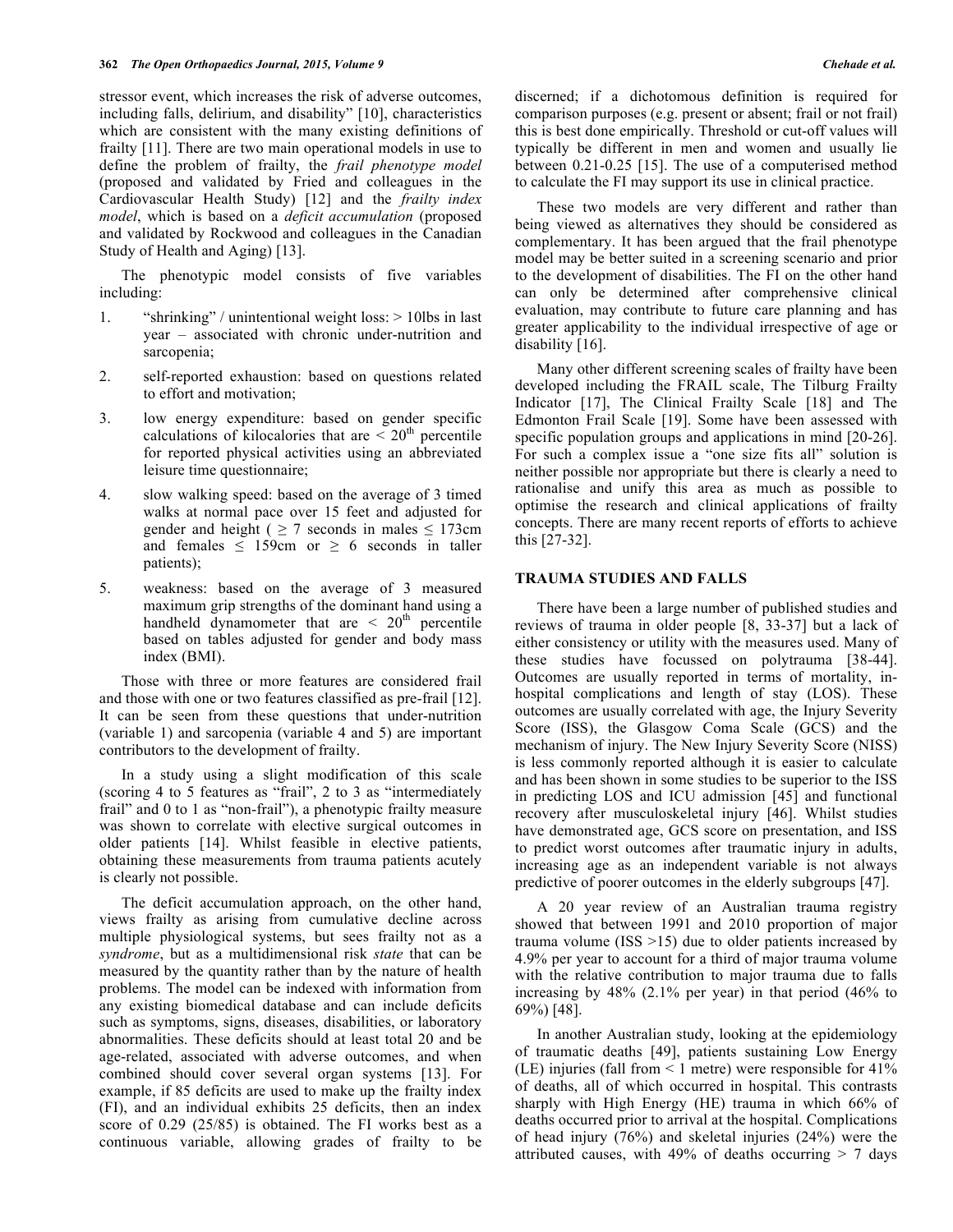post admission. The mean age in this LE group was  $83 \pm 1$ and the ISS  $14 \pm 1$  compared with age  $43 \pm 2$  and ISS  $49 \pm 2$ in the HE deaths. The authors concluded that the large number of compromised older patients sustaining LE falls was having a large impact on the trauma management system and that strategies for preventing falls needed to be prioritised and consideration given to the development of specific trauma management protocols for older people [49].

In another study comparing acute hospital costs of trauma care between older (age  $\geq$  65 year) and younger patients the costs were 30% greater after adjusting for injury severity with falls being both the most common and expensive injury to treat. No consideration however was given to medical comorbidities such as dementia and frailty in this age division which are known to impact on recovery, rehabilitation and longer term outcomes [50].

Only one study identified in the searched English literature to date has specifically looked at the prevalence and patterns of multiple fractures in the older patients [51]. In a prospectively collected database from a single catchment population of 780 000 in the UK, 2335 patients aged  $\geq 65$  years where found to have injuries resulting in fractures. A simple fall was the mechanism in 2111 (90%) of these  $(M.F 16:84)$ . Of these, only 119 patients  $(5.1\%)$ presented with multiple fractures. Whilst HE mechanisms such as motor vehicle accidents and falls from stairs were predictably much more likely to result in polytrauma, *it was the simple falls (4.5%) which resulted in the vast majority of multiple fractures (80.7%)*. Most patients sustained two fractures with just under 8% sustaining three or more. The most common fracture types to be involved in those with multiple injuries were the distal radius (37.0%), proximal humerus (35.3%), proximal femur (32.8%) and pelvis (12.6%). Younger patients were more likely to suffer a combination of all upper limb fractures. The standardised mortality rate (SMR) increased significantly if one of the fractures included the pelvis, proximal humerus or proximal femur (p<0.001) with *combined fractures of the proximal humerus and femur associated with the highest one year mortality* (OR 1.8; p = 0.05). Medical comorbidities, cognitive or frailty measures were not collected in this study and neither age nor gender was predictive of multiple *versus* single fractures [51].

#### **FRAILTY AND TRAUMA**

With age shown to be poorly predictive of outcomes following trauma and in-hospital rehabilitation [47] it has only been in the most recent literature that the concept of "frailty" has been introduced into surgical [14] and trauma literature for consideration as an important outcomes indicator [52]. Also, for older people, preserved independence and a return to home is an important discharge goal. However, whether suffering from minor, moderate or severe trauma, studies have shown that patients 65 years and older, with pre-existing chronic medical conditions have an increased mortality risk compared with the non-chronically ill [53].

In a study looking specifically at frailty, a 50 variable FI [54], which can be developed from a comprehensive geriatric assessment of older patients, was specifically applied

prospectively to 250 geriatric trauma patients and found to be an independent predictor of in-hospital complications and adverse discharge disposition (i.e. skilled nursing facility or death) [55].

From a practical perspective, this can be a very time and resource intensive exercise in a clinical acute trauma care setting. In an attempt to provide for a more rapid assessment, a later study by the same group developed a 15 variable abbreviated trauma specific frailty index (TSFI) by analysing the relative predictive values of the 50 variables used in the previous study [56]. The TSFI was used to prospectively assess 200 older trauma patients (mean age  $77 + (-12)$ ) and after adjusting for age, sex, ISS, Head Abbreviated Injury Scale, and vitals on admission, the researchers found the TSFI (odds ratio =  $1.5$ ;  $95\%$  CI,  $1.1-2.5$ ) to be the only significant predictor for unfavourable discharge disposition. Using Receiver Operating Characteristic (ROC) curve analysis, a TSFI cut-off point of 0.27 was optimal (sensitivity of 85% and specificity of 75%), for this cohort of trauma patients.

Sarcopenia is an age related loss of muscle mass with a resultant decrease in strength, mobility, and function. It is integral to frailty. In addition to its association with falls risks in the causation of injury, it is also associated with outcomes from injury. It is argued that whilst osteoporosis can be measured with bone mineral density; sarcopenia should be defined through measurement of muscle mass in addition to other frailty or functional measures [57]. In a study looking at the relationship between sarcopenia and trauma discharge outcomes in the elderly, abdominal CT scans taken on admission as part of the trauma assessment were retrospectively reviewed and used to access sarcopenia [58]. The lower psoas major muscle cross sectional area (CSA) was measured at the L4-L5 intervertebral disc level and correlated with the discharge destination. Each  $1 \text{ cm}^2$ increase in psoas muscle CSA was associated with a 20% decrease in dependent living. This study suggests that relatively available additional objective measures of sarcopenia could prove to be valuable adjuncts to frailty assessment in trauma.

Whilst promising, these studies are still in their infancy however they illustrate the importance of considering the physiological status of the older patient which is implicit in the concept of frailty.

# **MANAGEMENT**

Although challenging to manage compared to younger patients, good outcomes can be achieved in older trauma patients [42]. Early aggressive management with invasive haemodynamic and cardiac monitoring and access to ICU are advised to optimise resuscitation and subsequent management in these patients in whom there is often a fine line between hypo and hyperperfusion. This approach has been shown to increase survival [59].

In a recent review article of polytrauma in the elderly [43] it was argued that Damage Control Orthopaedics (DCO), which is indicated in the case of unstable or extremis physiological state in adult trauma patients, may be more broadly indicated in the elderly due to their reduced physiologic reserves. The DCO approach helps to control the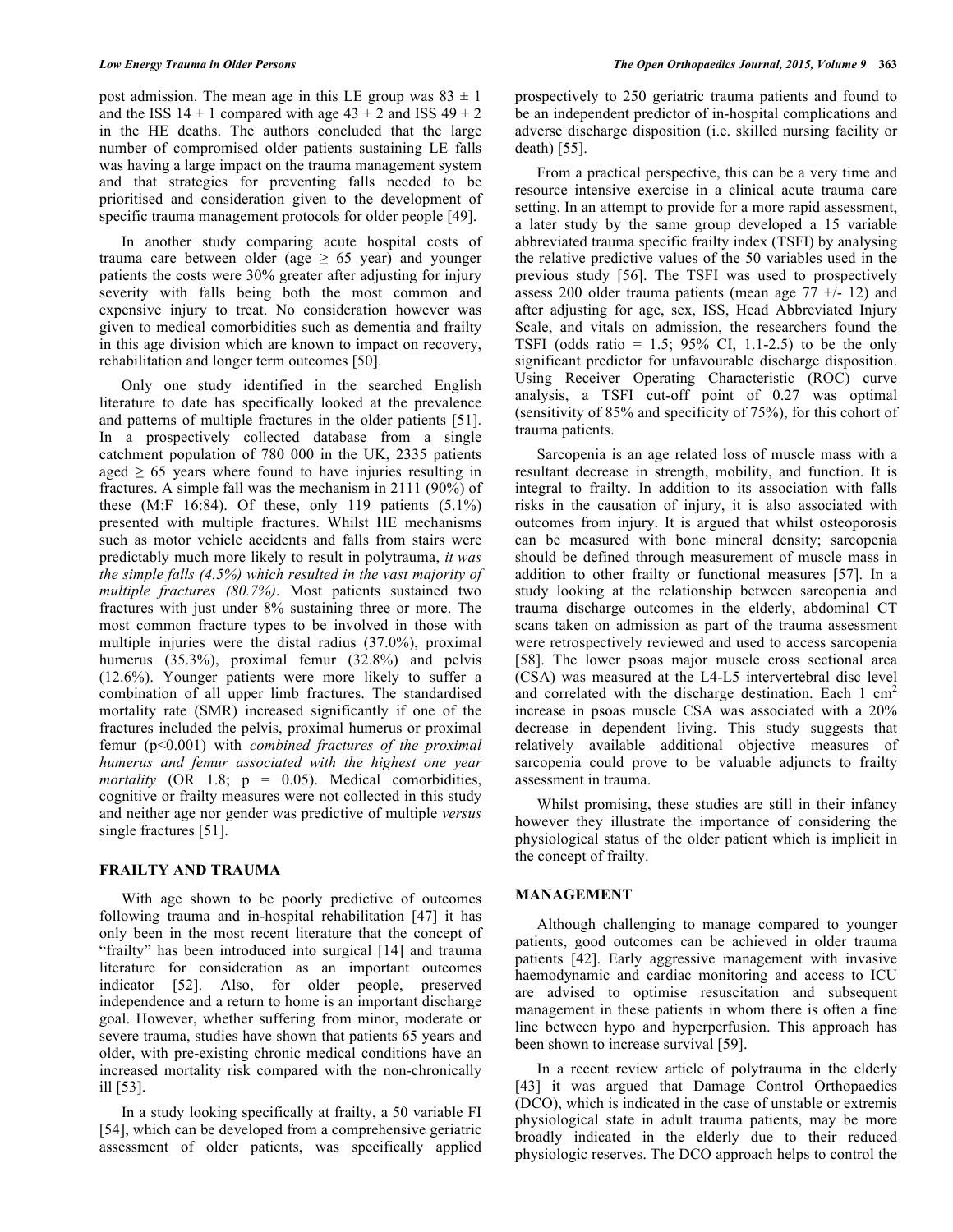lethal triad of hypothermia, acidosis and coagulopathy, and also regulate the evolving systemic inflammatory response by reducing the complications of adult respiratory distress syndrome and multiple organ dysfunction. It is reasoned therefore that since these complications are less tolerated by older patients, DCO should reduce mortality and improve outcomes,

Without intervention, a downward spiral of decline is experienced among the frail, threatening the independence of the individual, resulting in costly hospitalization, increased reliance on aged care services, or premature residential care placement. Studies of osteoporotic fractures have also confirmed that frail individuals (odds ratio 2.44; 95% CI 1.95-3.04) are at greater risk of falls compared to non-frail individuals [60]. The frail individual is vulnerable to medication adverse effects and in hospital complications and therefore, to ensure best longer term outcomes, it is important to identify those who are frail so that appropriate management can be provided to better meet their needs [61, 62]. Involving geriatricians in the peri-operative care of older patients, especially those that are frail, has been advocated for both surgeons and anaesthetists [63] who should also understand geriatrics and gerontology management principles to achieve best care outcomes for older patients.

#### **EMERGING STRATEGIES**

### **Geriatric Emergency Departments**

It is clear that older persons have special needs and that emergency management systems, which are often the first port of call for older people with LE trauma, need to better address these specific requirements. Specialised Geriatric Emergency Departments (GEDs) have started to emerge in the last decade and standardised guidelines have been more recently developed for their implementation [64]. These evidence and consensus-based guidelines were developed in collaboration between the American College of Emergency Physicians, the American Geriatrics Society, Emergency Nurses Association, and the Society for Academic Emergency Medicine. They provide detailed templates in the areas of staffing, equipment, education, policies and procedures, follow-up care, and performance improvement measures. The guidelines are designed to be implemented in existing EDs to improve the care of the geriatric patient and with the expectation that staff satisfaction will also be improved. Critical to this, is the inclusion of geriatric trained providers and education programs to ensure that the multiple health disciplines and ancillary service staff involved in management are adequately skilled. Environmental modifications to support excellence in care are also suggested through these guidelines. The GED is a significant opportunity to help ensure that LE trauma patients begin their hospital journey and 'road to recovery' with the best possible opportunity to not only have their trauma needs met but also with an improved chance of geriatric syndromes such as frailty, dementia, delirium and malnutrition being appropriately managed.

Cognitive function is a very important variable in terms of outcomes, assessment and management decisions. Determining the presence of dysfunction in a GED is a critical initial step in the assessment of the older patient and in ensuring that delirium is prevented or where it occurs treated early. A dementia friendly environment will ensure that patients with dementia have their care needs better met and in some ways and is a marker of good care [65]. The Hospital Elder Life Program has been shown to be very effective in preventing and treating delirium [66, 67].

#### **Fracture Units for Frail Older People**

It is also timely that due consideration is given towards the development of specific fracture units for frail older people. These units could be based within the orthopaedic services and be viewed as a joint venture between orthopaedics, geriatrics and anaesthetics services. It will ensure that following initial care in the GED, frail older patients will continue to have their health care needs met in a comprehensive manner providing them with the best opportunities to be discharged home and to remain independent. The development of such units will allow for the delivery of comprehensive geriatric assessment (CGA) in parallel with best orthopaedic trauma care. CGA has been shown to result in the reduction of functional and cognitive decline and residential care placement, especially in hospitals, through inpatient services [68]. The unit will ensure that all fragility fracture patients, and not just hip fracture patients, have access to CGA. Falls assessment, falls prevention and osteoporosis management would be a standard part of management. Those that require rehabilitation post-discharge will be linked into either inpatient or community based rehabilitation programs. There is the opportunity to develop integrated services that also include community falls prevention programs and fracture follow-up programs.

# **End of Life Care**

Whilst it is clear that excellent outcomes can be achieved by the aggressive management of injured older patients there is a subgroup for whom a palliative approach is more appropriate and end of life care warranted. Unfortunately on presentation the usual default position is to "save life at all costs". In the absence of clear advance directives and guidelines to the contrary, many of these patients will continue to be inappropriately subjected to invasive, resource intensive and very expensive medical care.

This is clearly an area for which a multifaceted approach is required and includes better utilisation of advance care directives, a shift in health professional and community perceptions of what constitutes appropriate and humane care, and validated tools to aid the decision making progress. In this regard, discussions framed in terms of frailty can be a very useful to unify clinicians, patients and family with respect to understanding the clinical severity and desirable management goals [69].

#### **CONCLUSION**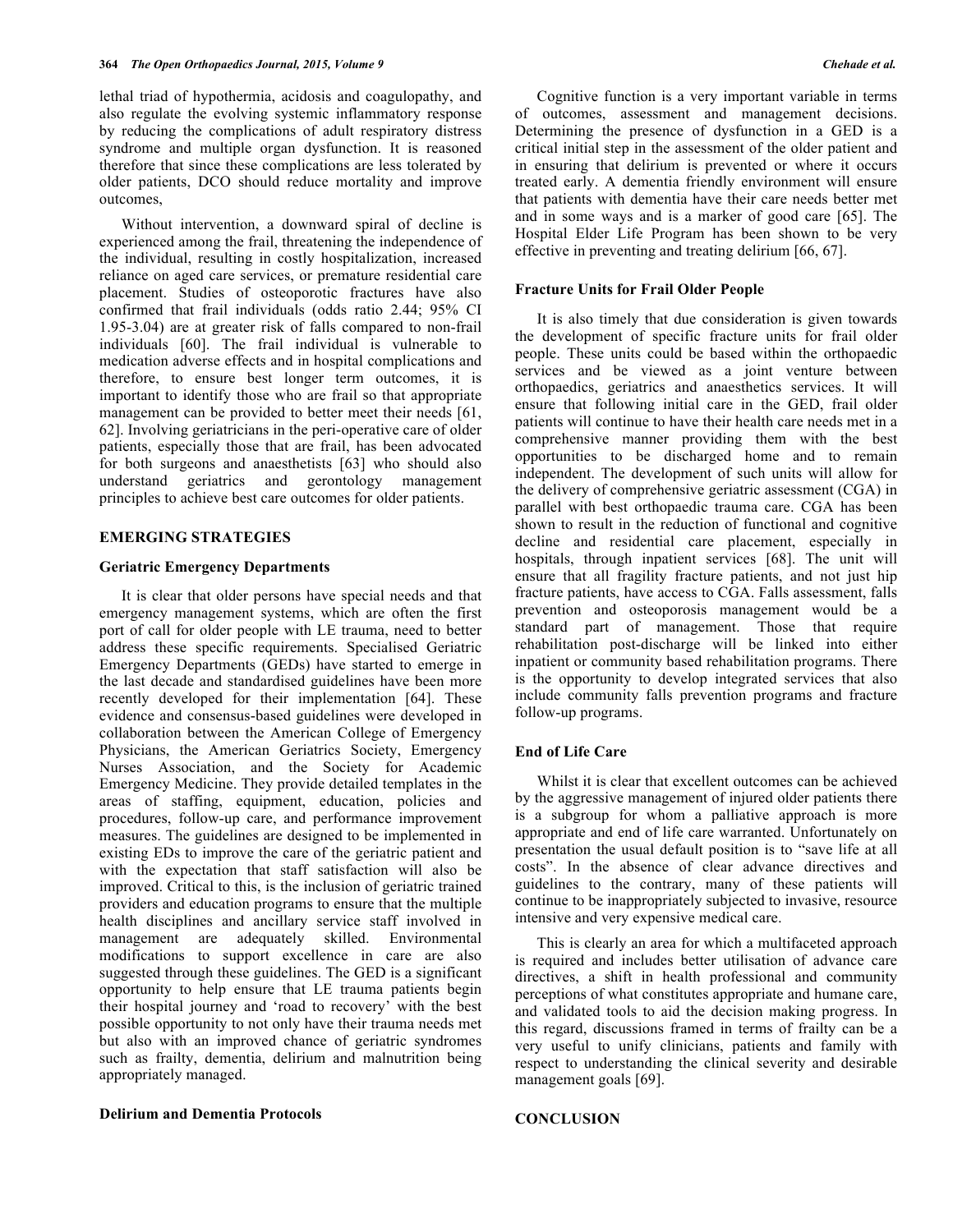The number and proportion of older persons in our communities is on a steep incline globally. Combined with public health initiatives to remain physically active and achieve 'Healthy Ageing', the likelihood of injury is on a corresponding rise. The assessment and treatment of older people with trauma presents greater challenges than in the young from primary and aged care through to rehabilitation or end of life care decision making. Simple falls on a background of sarcopenia, osteoporosis and frailty will result in increased polytrauma with all the associated resourcing burdens. Excellent outcomes can be achieved in this population group with aggressive management however the subgroups for whom palliative approaches would be better applied are difficult to define with current measurement tools such as the injury severity scores or age. Whilst difficult to clearly define and measure, frailty, rather than age, should be a key factor considered when developing management plans.<br>The increasing presence of geriatricians and increasing presence of geriatricians and multidisciplinary teams with gerontology skills performing comprehensive geriatric assessments will be critical to optimising outcomes. GEDs and education programs need to expand ensuring that all associated health professionals are competent in core areas of geriatric syndromes, particularly frailty assessment and management. Further transdisciplinary communication and research is required globally to achieve common definitions and valid measures of frailty and to include these in prospective trauma audits and registries. This will allow informed health policy development, funding allocations and direct future outcomes and translational research which would include fracture units and prevention programs. Orthopaedic surgeons need to be aware of these issues and embrace these required changes to achieve the outcomes we desire for older people, their ability to remain mobile and be independent.

#### **CONFLICT OF INTEREST**

The authors confirm that this article content has no conflict of interest.

# **ACKNOWLEDGEMENTS**

Tiffany Gill is currently a National Health and Medical Research Council Early Career fellow (Australian Public Health, ID 1013552).

#### **REFERENCES**

- [1] Lutz W, Sanderson W, Scherbov S. The coming acceleration of global population ageing. Nature 2008; 451(7179): 716-9.
- [2] Watts J. Report urges swift action on global ageing "crisis". Lancet 2001; 358(9283): 731.
- [3] Palacios R. The future of global ageing. Int J Epidemiol 2002; 31(4): 786-91.
- [4] Byass P. Towards a global agenda on ageing. Glob Health Action  $2008:1$
- [5] Kowal P, Chatterji S, Naidoo N, *et al*. Data resource profile: the World Health Organization Study on global ageing and adult health (SAGE). Int J Epidemiol 2012; 41(6): 1639-49.
- [6] Chatterji S. World Health Organisation's (WHO) study on global ageing and adult health (SAGE). BMC Proc 2013; 7(Suppl 4 European Workshop on Health and Disability Surveillance): S1.
- [7] Bonne S, Schuerer DJE. Trauma in the older adult: epidemiology and evolving geriatric trauma principles. Clin Geriatr Med 2013; 29(1): 137-50.
- [8] Callaway DW, Wolfe R. Geriatric trauma. Emerg Med Clin North Am 2007; 25(3): 837-60.
- [9] Sterling DA, O'Connor JA, Bonadies J. Geriatric falls: injury severity is high and disproportionate to mechanism. J Trauma  $2001$ ;  $50(1)$ : 116-9.
- [10] Clegg A, Young J, Iliffe S, Rikkert MO, Rockwood K. Frailty in elderly people. Lancet 2013; 381(9868): 752-62.
- [11] Theou O, Brothers TD, Pena FG, Mitnitski A, Rockwood K. Identifying common characteristics of frailty across seven scales. J Am Geriatr Soc 2014; 62(5): 901-6.
- [12] Fried LP, Tangen CM, Walston J, *et al*. Frailty in older adults: evidence for a phenotype. J Gerontol A Biol Sci Med Sci 2001; 56(3): M146-56.
- [13] Rockwood K, Song X, MacKnight C, *et al*. A global clinical measure of fitness and frailty in elderly people. CMAJ 2005; 173(5): 489-95.
- [14] Makary MA, Segev DL, Pronovost PJ, *et al*. Frailty as a predictor of surgical outcomes in older patients. J Am Coll Surg 2010;  $210(6)$ : 901-8
- [15] Hoover M, Rotermann M, Sanmartin C, Bernier J. Validation of an index to estimate the prevalence of frailty among communitydwelling seniors. Health Rep 2013; 24(9): 10-7.
- [16] Cesari M, Gambassi G, van Kan GA, Vellas B. The frailty phenotype and the frailty index: different instruments for different purposes. Age Ageing 2014; 43(1): 10-2.
- [17] Gobbens RJ, van Assen MA, Luijkx KG, Wijnen-Sponselee MT, Schols JM. The Tilburg Frailty Indicator: psychometric properties. J Am Med Dir Assoc 2010; 11(5): 344-55.
- [18] Rockwood K, Fox RA, Stolee P, Robertson D, Beattie BL. Frailty in elderly people: an evolving concept. CMAJ 1994; 150(4): 489- 95.
- [19] Rolfson DB, Majumdar SR, Tsuyuki RT, Tahir A, Rockwood K. Validity and reliability of the Edmonton Frail Scale. Age Ageing 2006; 35(5): 526-9.
- [20] Robinson TN, Wu DS, Pointer L, Dunn CL, Cleveland JC Jr, Moss M. Simple frailty score predicts postoperative complications across surgical specialties. Am J Surg. 2013; 206(4): 544-50.
- [21] Rolfson DB, Wilcock G, Mitnitski A, *et al*. An assessment of neurocognitive speed in relation to frailty. Age Ageing 2013; 42(2): 191-6.
- [22] Schoufour JD, Mitnitski A, Rockwood K, Evenhuis HM, Echteld MA. Development of a frailty index for older people with intellectual disabilities: results from the HA-ID study. Res Dev Disabil 2013; 34(5): 1541-55.
- [23] Brothers TD, Kirkland S, Guaraldi G, *et al*. Frailty in people aging with Human Immunodeficiency Virus (HIV) infection. J Infect Dis 2014; 210(8): 1170-79.
- [24] Brothers TD, Theou O, Rockwood K. Frailty and migration in middle-aged and older Europeans. Arch Gerontol Geriatr 2014; 58(1): 63-8.
- [25] Rockwood MR, MacDonald E, Sutton E, Rockwood K, Baron M, Canadian Scleroderma Research G. Frailty index to measure health status in people with systemic sclerosis. J Rheumatol 2014; 41(4): 698-705.
- [26] Schoufour JD, Mitnitski A, Rockwood K, Hilgenkamp TI, Evenhuis HM, Echteld MA. Predicting disabilities in daily functioning in older people with intellectual disabilities using a frailty index. Res Dev Disabil 2014; 35(10): 2267-77.
- [27] Hoogendijk EO, van der Horst HE, Deeg DJ, *et al*. The identification of frail older adults in primary care: comparing the accuracy of five simple instruments. Age Ageing 2013; 42(2): 262- 5.
- [28] Morley JE, Vellas B, van Kan GA, *et al*. Frailty consensus: a call to action. J Am Med Dir Assoc 2013; 14(6): 392-7.
- [29] Ravindrarajah R, Lee DM, Pye SR, *et al*. The ability of three different models of frailty to predict all-cause mortality: results from the European Male Aging Study (EMAS). Arch Gerontol Geriatr 2013; 57(3): 360-8.
- [30] Rodriguez-Manas L, Feart C, Mann G, *et al*. Searching for an operational definition of frailty: a Delphi method based consensus statement: the frailty operative definition-consensus conference project. J Gerontol A Biol Sci Med Sci 2013; 68(1): 62-7.
- [31] Theou O, Brothers TD, Mitnitski A, Rockwood K. Operationalization of frailty using eight commonly used scales and comparison of their ability to predict all-cause mortality. J Am Geriatr Soc 2013; 61(9): 1537-51.